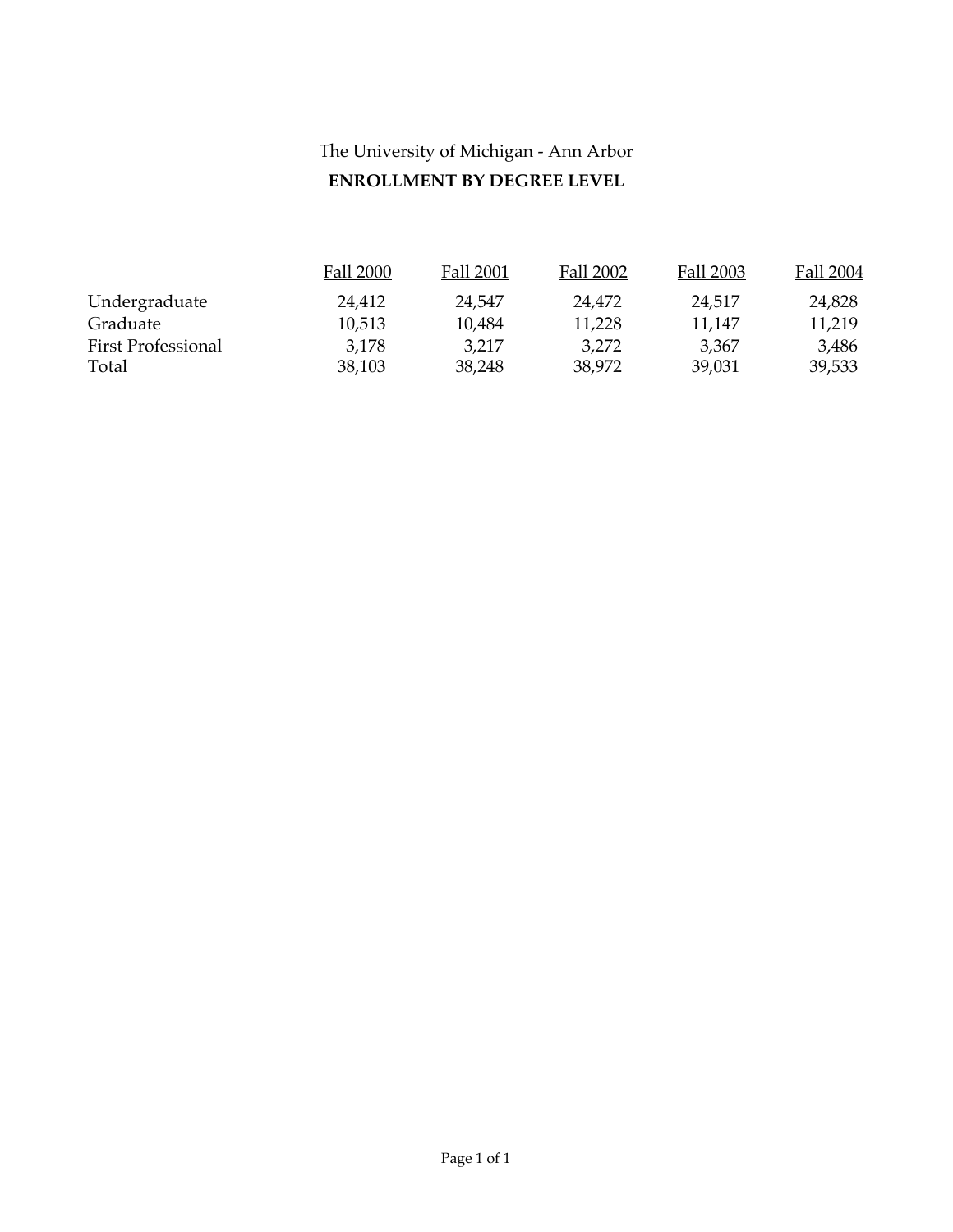## The University of Michigan - Ann Arbor **ENROLLMENT BY DEGREE LEVEL & CITIZENSHIP**

|                                 | <b>Fall 2000</b> | <b>Fall 2001</b> | <b>Fall 2002</b> | Fall 2003 | Fall 2004 |
|---------------------------------|------------------|------------------|------------------|-----------|-----------|
| Undergraduate                   |                  |                  |                  |           |           |
| US & PRA *                      | 23,354           | 23,462           | 23,360           | 23,359    | 23,600    |
| Non-Resident Alien              | 1,058            | 1,085            | 1,112            | 1,158     | 1,228     |
| <b>Total Undergraduate</b>      | 24,412           | 24,547           | 24,472           | 24,517    | 24,828    |
| Graduate                        |                  |                  |                  |           |           |
| US & PRA                        | 7,301            | 7,527            | 7,849            | 7,837     | 7,926     |
| Non-Resident Alien              | 3,212            | 2,957            | 3,379            | 3,310     | 3,293     |
| <b>Total Graduate</b>           | 10,513           | 10,484           | 11,228           | 11,147    | 11,219    |
| <b>First Professional</b>       |                  |                  |                  |           |           |
| US & PRA                        | 3,065            | 3,110            | 3,161            | 3,251     | 3,374     |
| Non-Resident Alien              | 113              | 107              | 111              | 116       | 112       |
| <b>Total First Professional</b> | 3,178            | 3,217            | 3,272            | 3,367     | 3,486     |
| Total                           |                  |                  |                  |           |           |
| US & PRA                        | 33,720           | 34,099           | 34,370           | 34,447    | 34,900    |
| Non-Resident Alien              | 4,383            | 4,149            | 4,602            | 4,584     | 4,633     |
| Grand Total                     | 38,103           | 38,248           | 38,972           | 39,031    | 39,533    |

\* PRA = Permanent Resident Alien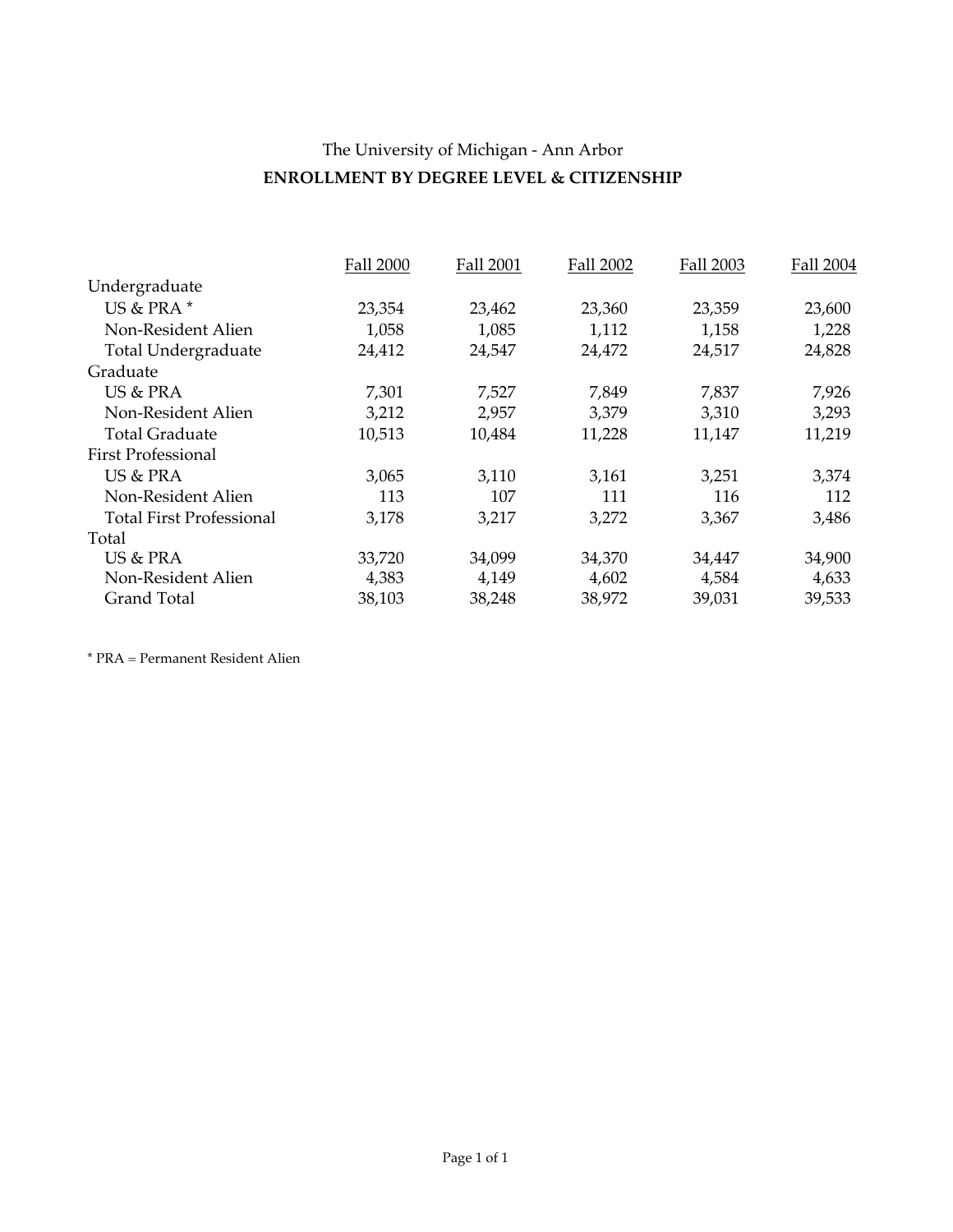#### The University of Michigan - Ann Arbor **ENROLLMENT BY DEGREE TYPE & SCHOOL/COLLEGE**

|                                 | Fall 2000        | Fall 2001        | Fall 2002        | Fall 2003        | <b>Fall 2004</b> |
|---------------------------------|------------------|------------------|------------------|------------------|------------------|
| Undergraduate                   |                  |                  |                  |                  |                  |
| Architecture & Urban Planning   | 183              | 177              | 193              | 196              | 198              |
| Art & Design                    | 580              | 601              | 557              | 533              | 454              |
| <b>Business</b>                 | 653              | 677              | 692              | 680              | 684              |
| Dentistry                       | 104              | 104              | 99               | 96               | 99               |
| Education                       | 316              | 280              | 258              | 279              | 273              |
| Engineering                     | 4,694            | 4,632            | 4,664            | 4,596            | 4,779            |
| Information                     | $\boldsymbol{0}$ | $\boldsymbol{0}$ | $\boldsymbol{0}$ | $\boldsymbol{0}$ | $\theta$         |
| Kinesiology                     | 730              | 762              | 740              | 678              | 771              |
| Law                             | $\boldsymbol{0}$ | $\theta$         | $\theta$         | $\theta$         | $\theta$         |
| Literature, Science & the Arts  | 15,508           | 15,709           | 15,666           | 15,896           | 16,058           |
| Medicine                        | $\boldsymbol{0}$ | $\boldsymbol{0}$ | $\boldsymbol{0}$ | $\theta$         | $\theta$         |
| Music                           | 722              | 703              | 728              | 757              | 776              |
| Natural Resources & Environment | 338              | 322              | 209              | 96               | 39               |
| Nursing                         | 481              | 456              | 533              | 581              | 631              |
| Pharmacy                        | 103              | 124              | 133              | 129              | 66               |
| Public Health                   | $\boldsymbol{0}$ | 0                | 0                | $\boldsymbol{0}$ | $\boldsymbol{0}$ |
| <b>Public Policy</b>            | $\boldsymbol{0}$ | 0                | $\theta$         | 0                | $\boldsymbol{0}$ |
| Rackham Intercollege            | $\boldsymbol{0}$ | $\boldsymbol{0}$ | $\boldsymbol{0}$ | $\boldsymbol{0}$ | $\boldsymbol{0}$ |
| Social Work                     | $\theta$         | $\theta$         | $\theta$         | $\theta$         | $\theta$         |
| Total Undergraduate             | 24,412           | 24,547           | 24,472           | 24,517           | 24,828           |
| Master's                        |                  |                  |                  |                  |                  |
| Architecture & Urban Planning   | 304              | 308              | 326              | 351              | 311              |
| Art & Design                    | 40               | 35               | 25               | 22               | 19               |
| <b>Business</b>                 | 1,998            | 2,123            | 2,172            | 2,046            | 2,012            |
| Dentistry                       | 81               | 76               | 75               | 74               | 78               |
| Education                       | 175              | 192              | 183              | 204              | 191              |
| Engineering                     | 1,089            | 1,188            | 1,393            | 1,401            | 1,302            |
| Information                     | 208              | 218              | 238              | 271              | 261              |
| Kinesiology                     | 23               | 26               | 21               | 22               | 22               |
| Law                             | $\theta$         | $\theta$         | $\theta$         | $\theta$         | $\boldsymbol{0}$ |
| Literature, Science & the Arts  | 264              | 232              | 240              | 219              | 190              |
| Medicine                        | 17               | 16               | 14               | 20               | 24               |
| Music                           | 179              | 162              | 157              | 162              | 159              |
| Natural Resources & Environment | 163              | 170              | 173              | 174              | 156              |
| Nursing                         | 185              | 193              | 210              | 194              | 170              |
| Pharmacy                        | 1                | 1                | $\theta$         | $\overline{0}$   | $\theta$         |
| Public Health                   | 559              | 620              | 593              | 600              | 617              |
| <b>Public Policy</b>            | 117              | 134              | 141              | 140              | 139              |
| Rackham Intercollege            | 57               | 36               | 50               | 51               | 60               |
| Social Work                     | 568              | 574              | 618              | 610              | 617              |
| Total Master's                  | 6,028            | 6,304            | 6,629            | 6,561            | 6,328            |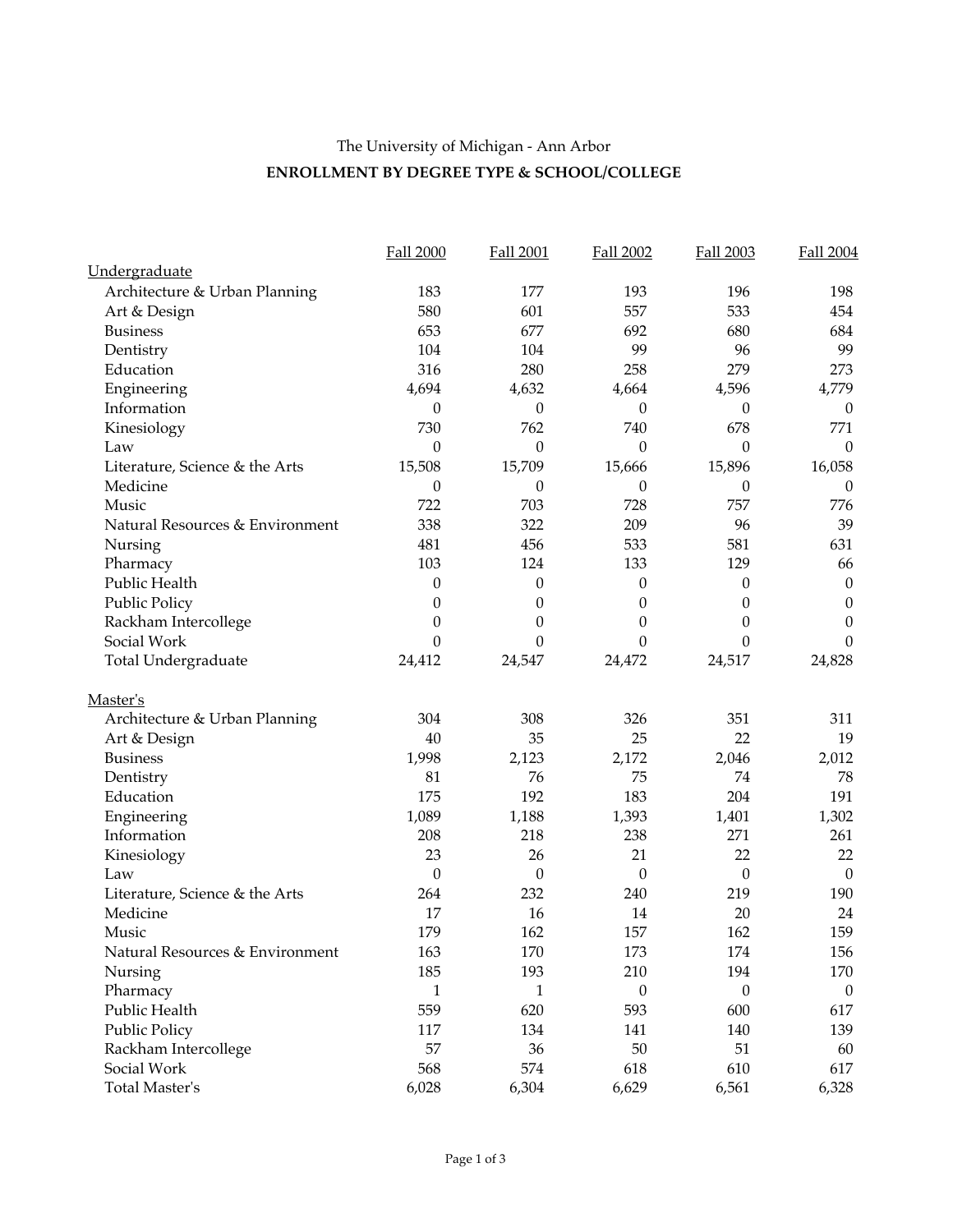| Doctoral<br>Architecture & Urban Planning<br>42<br>40<br>32<br>33<br>Art & Design<br>$\theta$<br>$\theta$<br>$\theta$<br>$\theta$<br>69<br>80<br>97<br>103<br><b>Business</b><br>10<br>10<br>22<br>Dentistry<br>8<br>Education<br>157<br>169<br>179<br>170<br>1,055<br>1,093<br>1,247<br>1,308<br>Engineering<br>Information<br>24<br>31<br>23<br>25<br>8<br>9<br>19<br>15<br>Kinesiology<br>12<br>$\overline{4}$<br>$\mathbf{0}$<br>14<br>Law<br>1,624<br>1,718<br>1,754<br>1,753<br>Literature, Science & the Arts<br>Medicine<br>167<br>159<br>165<br>233<br>111<br>113<br>119<br>118<br>Music<br>53<br>Natural Resources & Environment<br>48<br>49<br>48<br>76<br>71<br>72<br>66<br>Nursing<br>70<br>59<br>62<br>74<br>Pharmacy<br>Public Health<br>168<br>184<br>200<br>174<br><b>Public Policy</b><br>$\boldsymbol{0}$<br>$\boldsymbol{0}$<br>$\theta$<br>1<br>837<br>409<br>584<br>402<br>Rackham Intercollege<br>Social Work<br>$\boldsymbol{0}$<br>$\boldsymbol{0}$<br>$\boldsymbol{0}$<br>$\boldsymbol{0}$<br><b>Total Doctoral</b><br>4,485<br>4,180<br>4,598<br>4,586<br><b>First Professional</b><br>Architecture & Urban Planning<br>0<br>$\boldsymbol{0}$<br>$\boldsymbol{0}$<br>0<br>Art & Design<br>0<br>$\boldsymbol{0}$<br>0<br>0<br>$\boldsymbol{0}$<br>$\boldsymbol{0}$<br>$\boldsymbol{0}$<br><b>Business</b><br>$\theta$<br>412<br>422<br>Dentistry<br>423<br>424<br>Education<br>0<br>$\theta$<br>$\theta$<br>0<br>Engineering<br>$\theta$<br>$\theta$<br>$\theta$<br>$\theta$ | <b>Fall 2000</b> | <b>Fall 2001</b> | Fall 2002 | Fall 2003 | <b>Fall 2004</b>             |
|--------------------------------------------------------------------------------------------------------------------------------------------------------------------------------------------------------------------------------------------------------------------------------------------------------------------------------------------------------------------------------------------------------------------------------------------------------------------------------------------------------------------------------------------------------------------------------------------------------------------------------------------------------------------------------------------------------------------------------------------------------------------------------------------------------------------------------------------------------------------------------------------------------------------------------------------------------------------------------------------------------------------------------------------------------------------------------------------------------------------------------------------------------------------------------------------------------------------------------------------------------------------------------------------------------------------------------------------------------------------------------------------------------------------------------------------------------------------------------------------------------|------------------|------------------|-----------|-----------|------------------------------|
|                                                                                                                                                                                                                                                                                                                                                                                                                                                                                                                                                                                                                                                                                                                                                                                                                                                                                                                                                                                                                                                                                                                                                                                                                                                                                                                                                                                                                                                                                                        |                  |                  |           |           |                              |
|                                                                                                                                                                                                                                                                                                                                                                                                                                                                                                                                                                                                                                                                                                                                                                                                                                                                                                                                                                                                                                                                                                                                                                                                                                                                                                                                                                                                                                                                                                        |                  |                  |           |           | 42                           |
|                                                                                                                                                                                                                                                                                                                                                                                                                                                                                                                                                                                                                                                                                                                                                                                                                                                                                                                                                                                                                                                                                                                                                                                                                                                                                                                                                                                                                                                                                                        |                  |                  |           |           | $\mathbf{0}$                 |
|                                                                                                                                                                                                                                                                                                                                                                                                                                                                                                                                                                                                                                                                                                                                                                                                                                                                                                                                                                                                                                                                                                                                                                                                                                                                                                                                                                                                                                                                                                        |                  |                  |           |           | 92                           |
|                                                                                                                                                                                                                                                                                                                                                                                                                                                                                                                                                                                                                                                                                                                                                                                                                                                                                                                                                                                                                                                                                                                                                                                                                                                                                                                                                                                                                                                                                                        |                  |                  |           |           | 15                           |
|                                                                                                                                                                                                                                                                                                                                                                                                                                                                                                                                                                                                                                                                                                                                                                                                                                                                                                                                                                                                                                                                                                                                                                                                                                                                                                                                                                                                                                                                                                        |                  |                  |           |           | 179                          |
|                                                                                                                                                                                                                                                                                                                                                                                                                                                                                                                                                                                                                                                                                                                                                                                                                                                                                                                                                                                                                                                                                                                                                                                                                                                                                                                                                                                                                                                                                                        |                  |                  |           |           | 1,451                        |
|                                                                                                                                                                                                                                                                                                                                                                                                                                                                                                                                                                                                                                                                                                                                                                                                                                                                                                                                                                                                                                                                                                                                                                                                                                                                                                                                                                                                                                                                                                        |                  |                  |           |           | 31                           |
|                                                                                                                                                                                                                                                                                                                                                                                                                                                                                                                                                                                                                                                                                                                                                                                                                                                                                                                                                                                                                                                                                                                                                                                                                                                                                                                                                                                                                                                                                                        |                  |                  |           |           | 18                           |
|                                                                                                                                                                                                                                                                                                                                                                                                                                                                                                                                                                                                                                                                                                                                                                                                                                                                                                                                                                                                                                                                                                                                                                                                                                                                                                                                                                                                                                                                                                        |                  |                  |           |           | 13                           |
|                                                                                                                                                                                                                                                                                                                                                                                                                                                                                                                                                                                                                                                                                                                                                                                                                                                                                                                                                                                                                                                                                                                                                                                                                                                                                                                                                                                                                                                                                                        |                  |                  |           |           | 1,781                        |
|                                                                                                                                                                                                                                                                                                                                                                                                                                                                                                                                                                                                                                                                                                                                                                                                                                                                                                                                                                                                                                                                                                                                                                                                                                                                                                                                                                                                                                                                                                        |                  |                  |           |           | 229                          |
|                                                                                                                                                                                                                                                                                                                                                                                                                                                                                                                                                                                                                                                                                                                                                                                                                                                                                                                                                                                                                                                                                                                                                                                                                                                                                                                                                                                                                                                                                                        |                  |                  |           |           | 135                          |
|                                                                                                                                                                                                                                                                                                                                                                                                                                                                                                                                                                                                                                                                                                                                                                                                                                                                                                                                                                                                                                                                                                                                                                                                                                                                                                                                                                                                                                                                                                        |                  |                  |           |           | 59                           |
|                                                                                                                                                                                                                                                                                                                                                                                                                                                                                                                                                                                                                                                                                                                                                                                                                                                                                                                                                                                                                                                                                                                                                                                                                                                                                                                                                                                                                                                                                                        |                  |                  |           |           | 64                           |
|                                                                                                                                                                                                                                                                                                                                                                                                                                                                                                                                                                                                                                                                                                                                                                                                                                                                                                                                                                                                                                                                                                                                                                                                                                                                                                                                                                                                                                                                                                        |                  |                  |           |           | 58                           |
|                                                                                                                                                                                                                                                                                                                                                                                                                                                                                                                                                                                                                                                                                                                                                                                                                                                                                                                                                                                                                                                                                                                                                                                                                                                                                                                                                                                                                                                                                                        |                  |                  |           |           | 219                          |
|                                                                                                                                                                                                                                                                                                                                                                                                                                                                                                                                                                                                                                                                                                                                                                                                                                                                                                                                                                                                                                                                                                                                                                                                                                                                                                                                                                                                                                                                                                        |                  |                  |           |           | $\theta$                     |
|                                                                                                                                                                                                                                                                                                                                                                                                                                                                                                                                                                                                                                                                                                                                                                                                                                                                                                                                                                                                                                                                                                                                                                                                                                                                                                                                                                                                                                                                                                        |                  |                  |           |           | 505                          |
|                                                                                                                                                                                                                                                                                                                                                                                                                                                                                                                                                                                                                                                                                                                                                                                                                                                                                                                                                                                                                                                                                                                                                                                                                                                                                                                                                                                                                                                                                                        |                  |                  |           |           | $\theta$                     |
|                                                                                                                                                                                                                                                                                                                                                                                                                                                                                                                                                                                                                                                                                                                                                                                                                                                                                                                                                                                                                                                                                                                                                                                                                                                                                                                                                                                                                                                                                                        |                  |                  |           |           | 4,891                        |
|                                                                                                                                                                                                                                                                                                                                                                                                                                                                                                                                                                                                                                                                                                                                                                                                                                                                                                                                                                                                                                                                                                                                                                                                                                                                                                                                                                                                                                                                                                        |                  |                  |           |           |                              |
|                                                                                                                                                                                                                                                                                                                                                                                                                                                                                                                                                                                                                                                                                                                                                                                                                                                                                                                                                                                                                                                                                                                                                                                                                                                                                                                                                                                                                                                                                                        |                  |                  |           |           | $\boldsymbol{0}$             |
|                                                                                                                                                                                                                                                                                                                                                                                                                                                                                                                                                                                                                                                                                                                                                                                                                                                                                                                                                                                                                                                                                                                                                                                                                                                                                                                                                                                                                                                                                                        |                  |                  |           |           | $\boldsymbol{0}$             |
|                                                                                                                                                                                                                                                                                                                                                                                                                                                                                                                                                                                                                                                                                                                                                                                                                                                                                                                                                                                                                                                                                                                                                                                                                                                                                                                                                                                                                                                                                                        |                  |                  |           |           | $\theta$                     |
|                                                                                                                                                                                                                                                                                                                                                                                                                                                                                                                                                                                                                                                                                                                                                                                                                                                                                                                                                                                                                                                                                                                                                                                                                                                                                                                                                                                                                                                                                                        |                  |                  |           |           | 420                          |
|                                                                                                                                                                                                                                                                                                                                                                                                                                                                                                                                                                                                                                                                                                                                                                                                                                                                                                                                                                                                                                                                                                                                                                                                                                                                                                                                                                                                                                                                                                        |                  |                  |           |           | $\theta$                     |
|                                                                                                                                                                                                                                                                                                                                                                                                                                                                                                                                                                                                                                                                                                                                                                                                                                                                                                                                                                                                                                                                                                                                                                                                                                                                                                                                                                                                                                                                                                        |                  |                  |           |           | $\theta$                     |
| $\boldsymbol{0}$<br>Information<br>$\theta$<br>0<br>$\theta$                                                                                                                                                                                                                                                                                                                                                                                                                                                                                                                                                                                                                                                                                                                                                                                                                                                                                                                                                                                                                                                                                                                                                                                                                                                                                                                                                                                                                                           |                  |                  |           |           | $\Omega$                     |
| $\boldsymbol{0}$<br>$\boldsymbol{0}$<br>$\boldsymbol{0}$<br>$\theta$<br>Kinesiology                                                                                                                                                                                                                                                                                                                                                                                                                                                                                                                                                                                                                                                                                                                                                                                                                                                                                                                                                                                                                                                                                                                                                                                                                                                                                                                                                                                                                    |                  |                  |           |           | $\Omega$                     |
| 1,120<br>1,140<br>1,206<br>Law<br>1,164                                                                                                                                                                                                                                                                                                                                                                                                                                                                                                                                                                                                                                                                                                                                                                                                                                                                                                                                                                                                                                                                                                                                                                                                                                                                                                                                                                                                                                                                |                  |                  |           |           | 1,227                        |
| Literature, Science & the Arts<br>0<br>$\theta$<br>$\theta$<br>$\theta$                                                                                                                                                                                                                                                                                                                                                                                                                                                                                                                                                                                                                                                                                                                                                                                                                                                                                                                                                                                                                                                                                                                                                                                                                                                                                                                                                                                                                                |                  |                  |           |           | $\theta$                     |
| 1,586<br>1,621<br>Medicine<br>1,542<br>1,561                                                                                                                                                                                                                                                                                                                                                                                                                                                                                                                                                                                                                                                                                                                                                                                                                                                                                                                                                                                                                                                                                                                                                                                                                                                                                                                                                                                                                                                           |                  |                  |           |           | 1,647                        |
| 0<br>$\boldsymbol{0}$<br>$\boldsymbol{0}$<br>$\boldsymbol{0}$<br>Music                                                                                                                                                                                                                                                                                                                                                                                                                                                                                                                                                                                                                                                                                                                                                                                                                                                                                                                                                                                                                                                                                                                                                                                                                                                                                                                                                                                                                                 |                  |                  |           |           | $\boldsymbol{0}$             |
| $\boldsymbol{0}$<br>$\boldsymbol{0}$<br>$\boldsymbol{0}$<br>Natural Resources & Environment<br>$\boldsymbol{0}$                                                                                                                                                                                                                                                                                                                                                                                                                                                                                                                                                                                                                                                                                                                                                                                                                                                                                                                                                                                                                                                                                                                                                                                                                                                                                                                                                                                        |                  |                  |           |           | $\boldsymbol{0}$             |
| $\boldsymbol{0}$<br>$\boldsymbol{0}$<br>$\boldsymbol{0}$<br>$\boldsymbol{0}$<br>Nursing                                                                                                                                                                                                                                                                                                                                                                                                                                                                                                                                                                                                                                                                                                                                                                                                                                                                                                                                                                                                                                                                                                                                                                                                                                                                                                                                                                                                                |                  |                  |           |           | $\boldsymbol{0}$             |
| 99<br>104<br>94<br>116<br>Pharmacy<br>Public Health                                                                                                                                                                                                                                                                                                                                                                                                                                                                                                                                                                                                                                                                                                                                                                                                                                                                                                                                                                                                                                                                                                                                                                                                                                                                                                                                                                                                                                                    |                  |                  |           |           | 192                          |
| $\boldsymbol{0}$<br>$\boldsymbol{0}$<br>0<br>$\boldsymbol{0}$<br>$\boldsymbol{0}$<br>$\boldsymbol{0}$<br>$\boldsymbol{0}$<br>$\theta$                                                                                                                                                                                                                                                                                                                                                                                                                                                                                                                                                                                                                                                                                                                                                                                                                                                                                                                                                                                                                                                                                                                                                                                                                                                                                                                                                                  |                  |                  |           |           | $\theta$<br>$\boldsymbol{0}$ |
| Public Policy<br>Rackham Intercollege<br>$\boldsymbol{0}$<br>$\boldsymbol{0}$<br>0<br>$\boldsymbol{0}$                                                                                                                                                                                                                                                                                                                                                                                                                                                                                                                                                                                                                                                                                                                                                                                                                                                                                                                                                                                                                                                                                                                                                                                                                                                                                                                                                                                                 |                  |                  |           |           | $\theta$                     |
| Social Work<br>$\theta$<br>$\theta$<br>$\theta$<br>$\Omega$                                                                                                                                                                                                                                                                                                                                                                                                                                                                                                                                                                                                                                                                                                                                                                                                                                                                                                                                                                                                                                                                                                                                                                                                                                                                                                                                                                                                                                            |                  |                  |           |           | $\Omega$                     |
| <b>Total First Professional</b><br>3,178<br>3,217<br>3,272<br>3,367                                                                                                                                                                                                                                                                                                                                                                                                                                                                                                                                                                                                                                                                                                                                                                                                                                                                                                                                                                                                                                                                                                                                                                                                                                                                                                                                                                                                                                    |                  |                  |           |           | 3,486                        |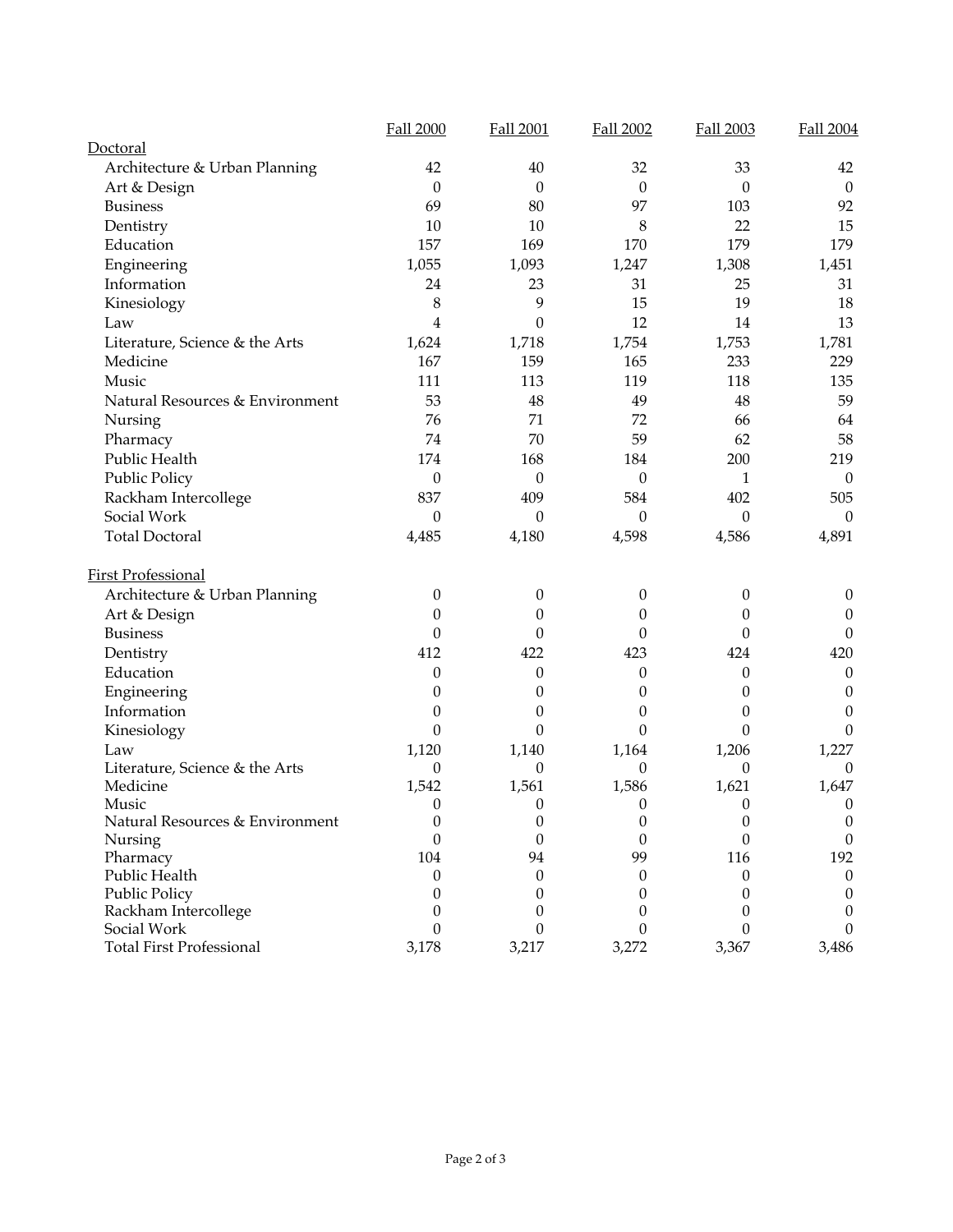|                                 | <b>Fall 2000</b> | <b>Fall 2001</b> | <b>Fall 2002</b> | <b>Fall 2003</b> | Fall 2004 |
|---------------------------------|------------------|------------------|------------------|------------------|-----------|
| Total                           |                  |                  |                  |                  |           |
| Architecture & Urban Planning   | 529              | 525              | 551              | 580              | 551       |
| Art & Design                    | 620              | 636              | 582              | 555              | 473       |
| <b>Business</b>                 | 2,720            | 2,880            | 2,961            | 2,829            | 2,788     |
| Dentistry                       | 607              | 612              | 605              | 616              | 612       |
| Education                       | 648              | 641              | 611              | 662              | 643       |
| Engineering                     | 6,838            | 6,913            | 7,304            | 7,305            | 7,532     |
| Information                     | 232              | 241              | 269              | 296              | 292       |
| Kinesiology                     | 761              | 797              | 776              | 719              | 811       |
| Law                             | 1,124            | 1,140            | 1,176            | 1,220            | 1,240     |
| Literature, Science & the Arts  | 17,396           | 17,659           | 17,660           | 17,868           | 18,029    |
| Medicine                        | 1,726            | 1,736            | 1,765            | 1,874            | 1,900     |
| Music                           | 1,012            | 978              | 1,004            | 1,037            | 1,070     |
| Natural Resources & Environment | 554              | 540              | 431              | 318              | 254       |
| Nursing                         | 742              | 720              | 815              | 841              | 865       |
| Pharmacy                        | 282              | 289              | 291              | 307              | 316       |
| Public Health                   | 733              | 788              | 777              | 800              | 836       |
| <b>Public Policy</b>            | 117              | 134              | 141              | 141              | 139       |
| Rackham Intercollege            | 894              | 445              | 634              | 453              | 565       |
| Social Work                     | 568              | 574              | 618              | 610              | 617       |
| <b>Grand Total</b>              | 38,103           | 38,248           | 38,971           | 39,031           | 39,533    |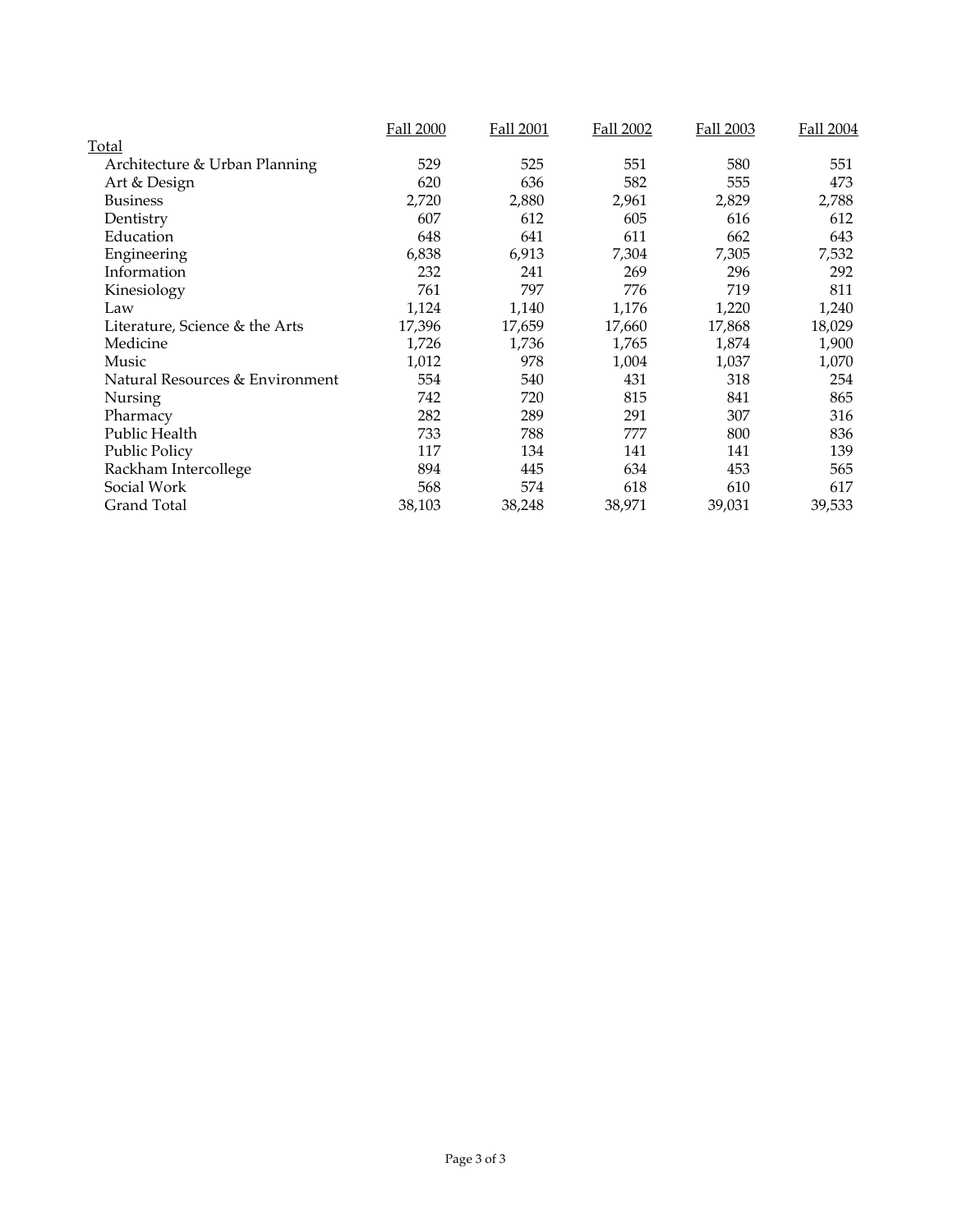## The University of Michigan - Ann Arbor **ENROLLMENT BY CLASS LEVEL**

|                           | <b>Fall 2000</b> | <b>Fall 2001</b> | Fall 2002 | Fall 2003 | Fall 2004 |
|---------------------------|------------------|------------------|-----------|-----------|-----------|
| Freshman                  | 5,660            | 5,731            | 5,287     | 5,511     | 5,961     |
| Sophomore                 | 5,597            | 5,579            | 5,674     | 5,337     | 5,583     |
| Junior                    | 6,052            | 6,066            | 6,163     | 6,239     | 5,854     |
| Senior/Special            | 7,103            | 7,171            | 7,348     | 7,430     | 7,430     |
| Master's                  | 6,028            | 6,304            | 6,629     | 6,561     | 6,328     |
| Doctoral                  | 4,485            | 4,180            | 4,599     | 4,586     | 4,891     |
| <b>First Professional</b> | 3,178            | 3,217            | 3,272     | 3,367     | 3,486     |
| Total                     | 38,103           | 38,248           | 38,972    | 39,031    | 39,533    |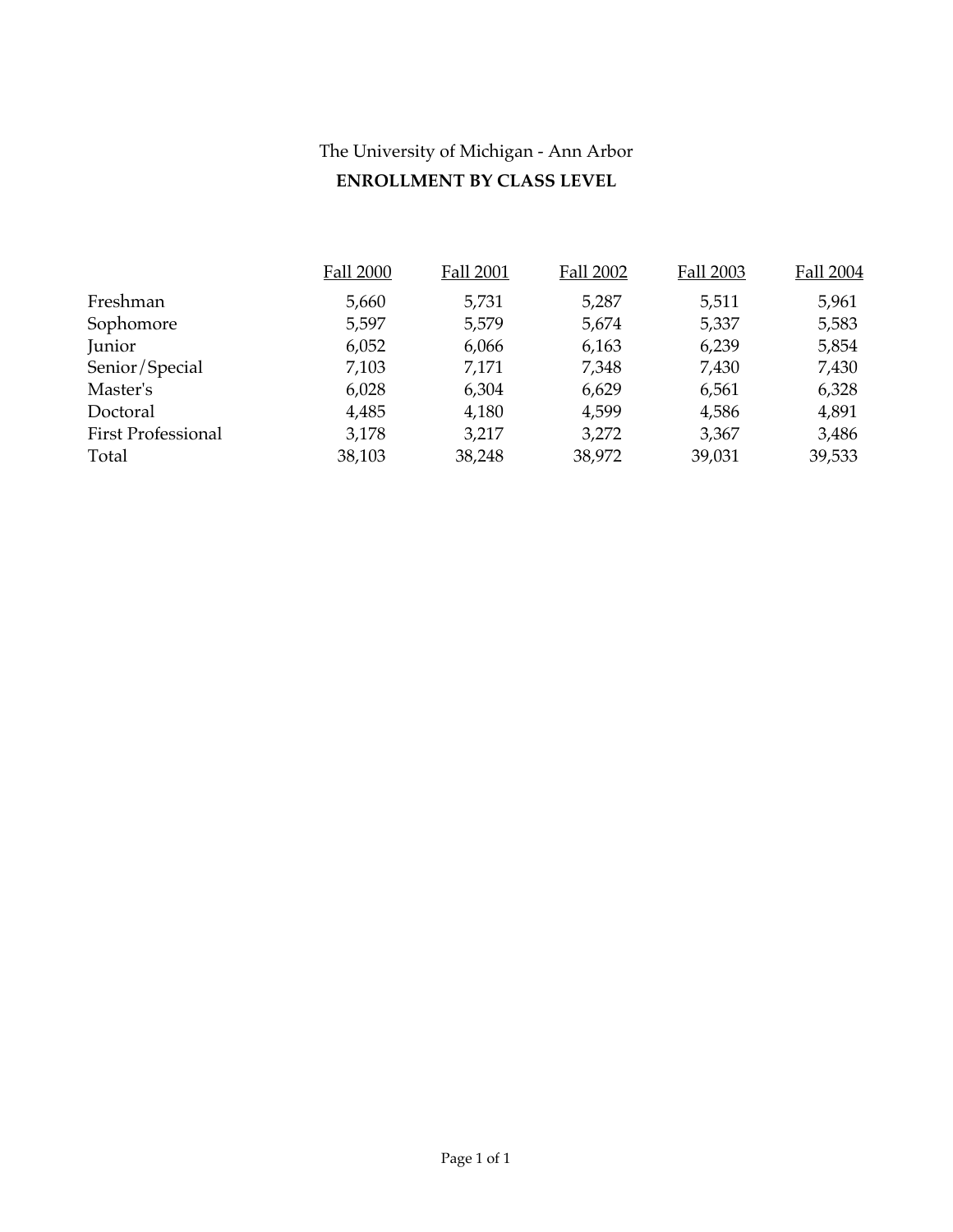## The University of Michigan - Ann Arbor **ENROLLMENT BY CLASS LEVEL & RESIDENCY**

|                           | <b>Fall 2000</b> | <b>Fall 2001</b> | <b>Fall 2002</b> | <b>Fall 2003</b> | Fall 2004 |
|---------------------------|------------------|------------------|------------------|------------------|-----------|
| Freshman                  |                  |                  |                  |                  |           |
| Resident                  | 3,347            | 3,689            | 3,477            | 3,513            | 3,712     |
| Non-Resident              | 2,313            | 2,042            | 1,810            | 1,998            | 2,249     |
| Total                     | 5,660            | 5,731            | 5,287            | 5,511            | 5,961     |
| Sophomore                 |                  |                  |                  |                  |           |
| Resident                  | 3,479            | 3,390            | 3,696            | 3,528            | 3,579     |
| Non-Resident              | 2,118            | 2,189            | 1,978            | 1,809            | 2,004     |
| Total                     | 5,597            | 5,579            | 5,674            | 5,337            | 5,583     |
| Junior                    |                  |                  |                  |                  |           |
| Resident                  | 4,166            | 3,868            | 3,837            | 4,119            | 3,945     |
| Non-Resident              | 1,886            | 2,198            | 2,326            | 2,120            | 1,909     |
| Total                     | 6,052            | 6,066            | 6,163            | 6,239            | 5,854     |
| Senior/Special            |                  |                  |                  |                  |           |
| Resident                  | 5,088            | 5,060            | 4,922            | 4,802            | 4,971     |
| Non-Resident              | 2,015            | 2,111            | 2,426            | 2,628            | 2,459     |
| Total                     | 7,103            | 7,171            | 7,348            | 7,430            | 7,430     |
| Master's                  |                  |                  |                  |                  |           |
| Resident                  | 2,878            | 2,966            | 3,061            | 2,970            | 2,922     |
| Non-Resident              | 3,150            | 3,338            | 3,568            | 3,591            | 3,406     |
| Total                     | 6,028            | 6,304            | 6,629            | 6,561            | 6,328     |
| Doctoral                  |                  |                  |                  |                  |           |
| Resident                  | 2,241            | 1,947            | 2,206            | 2,316            | 2,542     |
| Non-Resident              | 2,244            | 2,233            | 2,393            | 2,270            | 2,349     |
| Total                     | 4,485            | 4,180            | 4,599            | 4,586            | 4,891     |
| <b>First Professional</b> |                  |                  |                  |                  |           |
| Resident                  | 1,857            | 1,865            | 1,912            | 1,944            | 2,006     |
| Non-Resident              | 1,321            | 1,352            | 1,360            | 1,423            | 1,480     |
| Total                     | 3,178            | 3,217            | 3,272            | 3,367            | 3,486     |
| <b>Total</b>              |                  |                  |                  |                  |           |
| Resident                  | 23,056           | 22,785           | 23,111           | 23,192           | 23,677    |
| Non-Resident              | 15,047           | 15,463           | 15,861           | 15,839           | 15,856    |
| <b>Grand Total</b>        | 38,103           | 38,248           | 38,972           | 39,031           | 39,533    |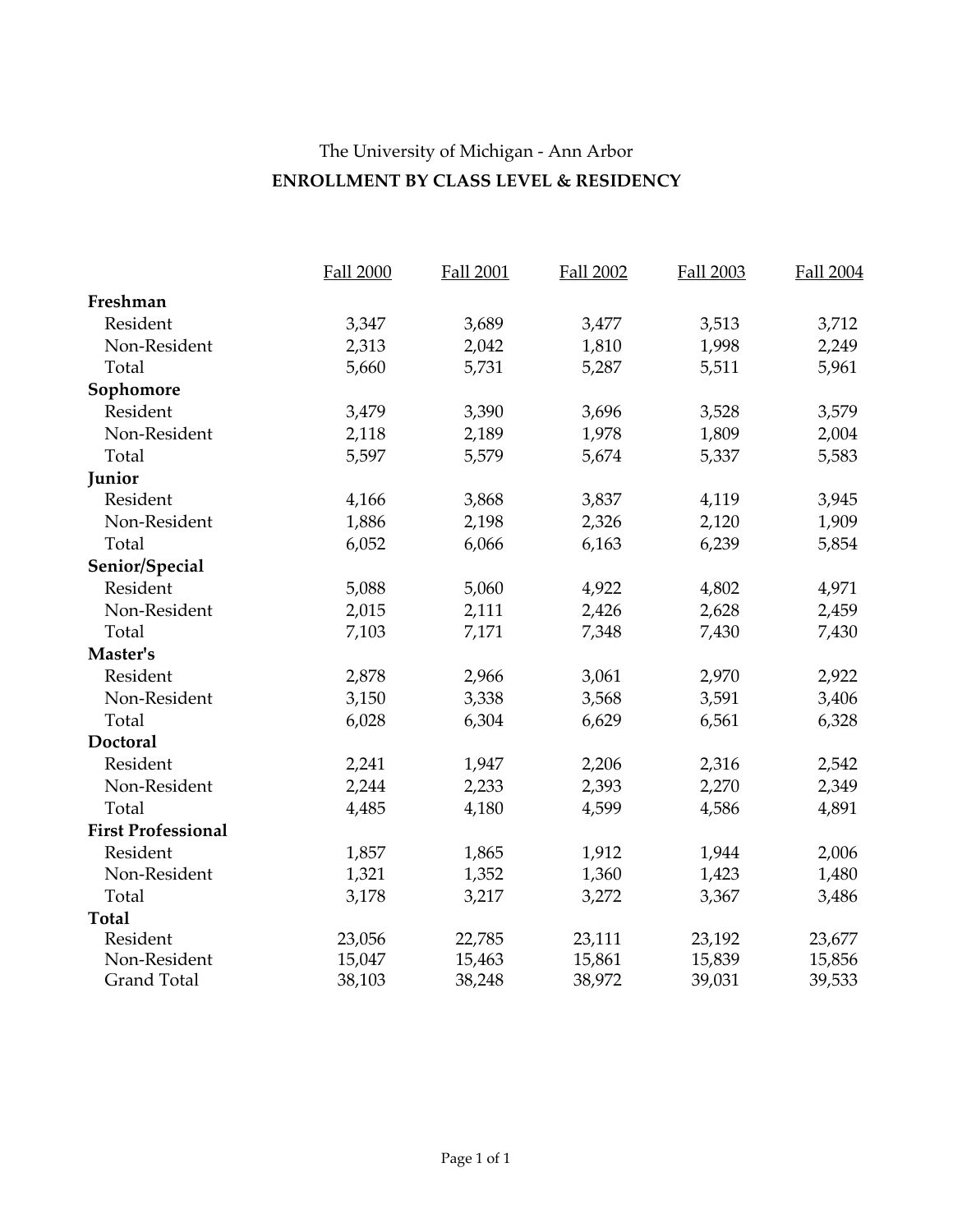#### The University of Michigan - Ann Arbor **ENROLLMENT BY DEGREE LEVEL, GENDER & RACE/ETHNICITY**

|                            | <b>Fall 2000</b> | <b>Fall 2001</b> | Fall 2002 | Fall 2003 | <b>Fall 2004</b> |
|----------------------------|------------------|------------------|-----------|-----------|------------------|
| Undergraduate              |                  |                  |           |           |                  |
| Male                       |                  |                  |           |           |                  |
| African American           | 757              | 758              | 792       | 790       | 753              |
| Hispanic American          | 530              | 550              | 576       | 617       | 617              |
| Native American            | 81               | 89               | 97        | 103       | 119              |
| Asian American             | 1,508            | 1,507            | 1,499     | 1,499     | 1,492            |
| White                      | 7,669            | 7,639            | 7,507     | 7,381     | 7,544            |
| Other                      | 82               | 76               | 96        | 130       | 140              |
| No Indication              | 821              | 860              | 702       | 708       | 765              |
| Non-Resident Aliens        | 645              | 680              | 703       | 727       | 786              |
| <b>Total Male</b>          | 12,093           | 12,159           | 11,972    | 11,955    | 12,216           |
| Female                     |                  |                  |           |           |                  |
| African American           | 1,148            | 1,157            | 1,176     | 1,170     | 1,122            |
| Hispanic American          | 472              | 484              | 526       | 550       | 524              |
| Native American            | 64               | 73               | 90        | 91        | 108              |
| Asian American             | 1,414            | 1,521            | 1,521     | 1,578     | 1,528            |
| White                      | 7,954            | 7,941            | 8,053     | 8,027     | 8,077            |
| Other                      | 82               | 70               | 80        | 111       | 136              |
| No Indication              | 772              | 737              | 645       | 604       | 675              |
| Non-Resident Aliens        | 413              | 405              | 409       | 431       | 442              |
| <b>Total Female</b>        | 12,319           | 12,388           | 12,500    | 12,562    | 12,612           |
| <b>Total Undergraduate</b> | 24,412           | 24,547           | 24,472    | 24,517    | 24,828           |
| Graduate                   |                  |                  |           |           |                  |
| Male                       |                  |                  |           |           |                  |
| African American           | 224              | 222              | 232       | 206       | 216              |
| Hispanic American          | 152              | 169              | 188       | 185       | 194              |
| Native American            | 23               | 21               | 22        | 15        | 21               |
| Asian American             | 417              | 461              | 537       | 581       | 571              |
| White                      | 2,682            | 2,705            | 2,771     | 2,759     | 2,791            |
| Other                      | 45               | 102              | 138       | 132       | 130              |
| No Indication              | 311              | 196              | 183       | 155       | 164              |
| Non-Resident Aliens        | 2,276            | 2,090            | 2,346     | 2,245     | 2,221            |
| Total Male                 | 6,130            | 5,966            | 6,417     | 6,278     | 6,308            |
| Female                     |                  |                  |           |           |                  |
| African American           | 311              | 320              | 354       | 366       | 383              |
| Hispanic American          | 176              | 189              | 192       | 192       | 220              |
| Native American            | 18               | 19               | 25        | 37        | 27               |
| Asian American             | 334              | 374              | 405       | 438       | 453              |
| White                      | 2,378            | 2,565            | 2,640     | 2,630     | 2,601            |
| Other                      | 22               | 31               | 40        | 46        | 57               |
| No Indication              | 208              | 153              | 122       | 95        | 98               |
| Non-Resident Aliens        | 936              | 867              | 1,033     | 1,065     | 1,072            |
| <b>Total Female</b>        | 4,383            | 4,518            | 4,811     | 4,869     | 4,911            |
| <b>Total Graduate</b>      | 10,513           | 10,484           | 11,228    | 11,147    | 11,219           |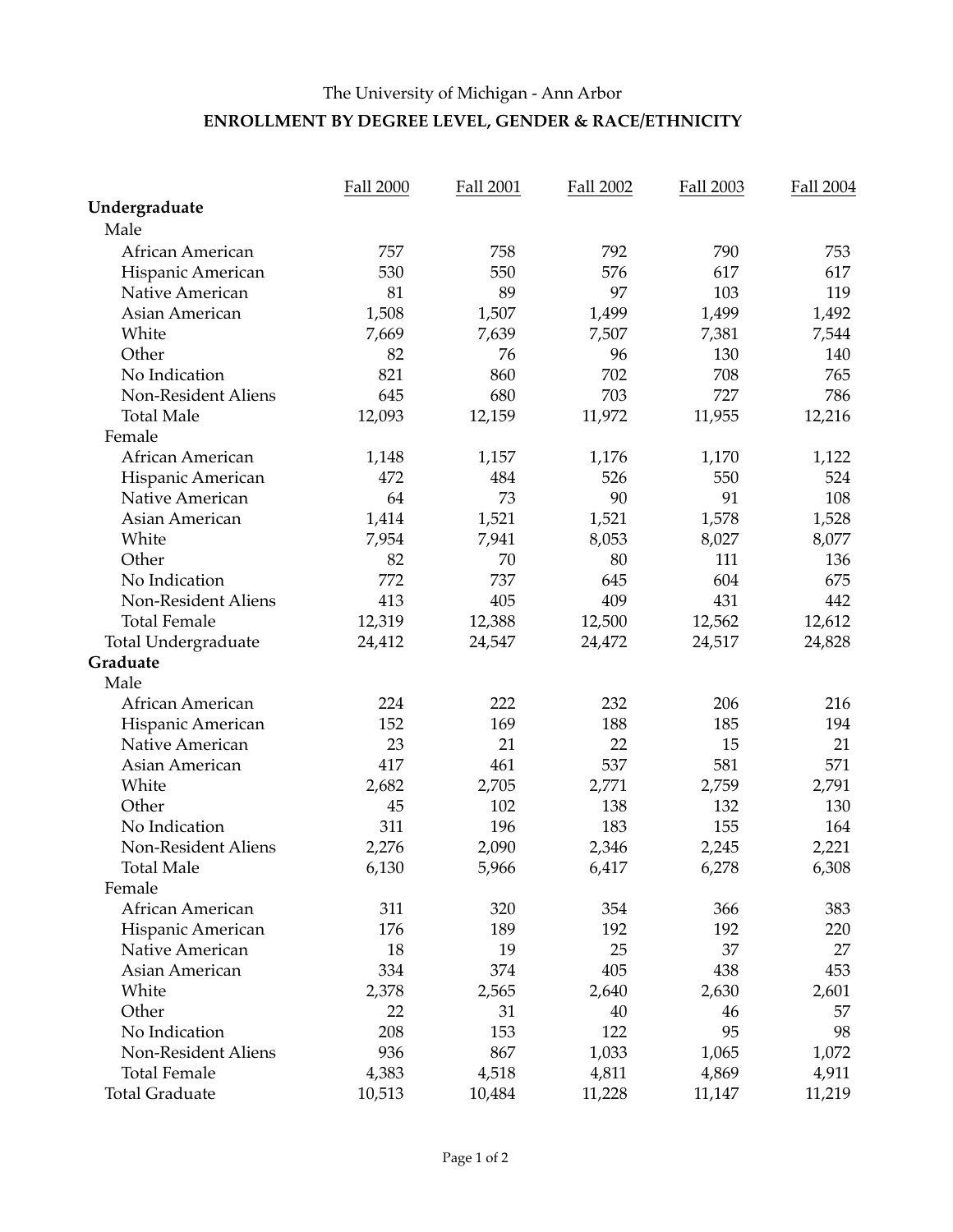|                                 | <b>Fall 2000</b> | <b>Fall 2001</b> | Fall 2002 | Fall 2003 | <b>Fall 2004</b> |
|---------------------------------|------------------|------------------|-----------|-----------|------------------|
| <b>First Professional</b>       |                  |                  |           |           |                  |
| Male                            |                  |                  |           |           |                  |
| African American                | 87               | 89               | 92        | 93        | 101              |
| Hispanic American               | 59               | 61               | 64        | 78        | 86               |
| Native American                 | 17               | 16               | 20        | 19        | 17               |
| Asian American                  | 221              | 276              | 281       | 317       | 330              |
| White                           | 866              | 1,083            | 1,143     | 1,203     | 1,228            |
| Other                           | 27               | 20               | 17        | 13        | 12               |
| No Indication                   | 495              | 235              | 203       | 94        | 92               |
| Non-Resident Aliens             | 73               | 72               | 72        | 76        | 67               |
| <b>Total Male</b>               | 1,845            | 1,852            | 1,892     | 1,893     | 1,933            |
| Female                          |                  |                  |           |           |                  |
| African American                | 94               | 112              | 118       | 130       | 124              |
| Hispanic American               | 42               | 42               | 48        | 59        | 65               |
| Native American                 | 13               | 12               | 12        | 17        | 26               |
| Asian American                  | 230              | 275              | 272       | 304       | 343              |
| White                           | 625              | 733              | 794       | 860       | 883              |
| Other                           | 8                | 8                | 8         | 5         | 3                |
| No Indication                   | 281              | 148              | 89        | 59        | 64               |
| Non-Resident Aliens             | 40               | 35               | 39        | 40        | 45               |
| <b>Total Female</b>             | 1,333            | 1,365            | 1,380     | 1,474     | 1,553            |
| <b>Total First Professional</b> | 3,178            | 3,217            | 3,272     | 3,367     | 3,486            |
| <b>Total</b>                    |                  |                  |           |           |                  |
| Male                            |                  |                  |           |           |                  |
| African American                | 1,068            | 1,069            | 1,116     | 1,089     | 1,070            |
| Hispanic American               | 741              | 780              | 828       | 880       | 897              |
| Native American                 | 121              | 126              | 139       | 137       | 157              |
| Asian American                  | 2,146            | 2,244            | 2,317     | 2,397     | 2,393            |
| White                           | 11,217           | 11,427           | 11,421    | 11,343    | 11,563           |
| Other                           | 154              | 198              | 251       | 275       | 282              |
| No Indication                   | 1,627            | 1,291            | 1,088     | 957       | 1,021            |
| Non-Resident Aliens             | 2,994            | 2,842            | 3,121     | 3,048     | 3,074            |
| <b>Total Male</b>               | 20,068           | 19,977           | 20,281    | 20,126    | 20,457           |
| Female                          |                  |                  |           |           |                  |
| African American                | 1,553            | 1,589            | 1,648     | 1,666     | 1,629            |
| Hispanic American               | 690              | 715              | 766       | 801       | 809              |
| Native American                 | 95               | 104              | 127       | 145       | 161              |
| Asian American                  | 1,978            | 2,170            | 2,198     | 2,320     | 2,324            |
| White                           | 10,957           | 11,239           | 11,487    | 11,517    | 11,561           |
| Other                           | 112              | 109              | 128       | 162       | 196              |
| No Indication                   | 1,261            | 1,038            | 856       | 758       | 837              |
| <b>Non-Resident Aliens</b>      | 1,389            | 1,307            | 1,481     | 1,536     | 1,559            |
| <b>Total Female</b>             | 18,035           | 18,271           | 18,691    | 18,905    | 19,076           |
| Grand Total                     | 38,103           | 38,248           | 38,972    | 39,031    | 39,533           |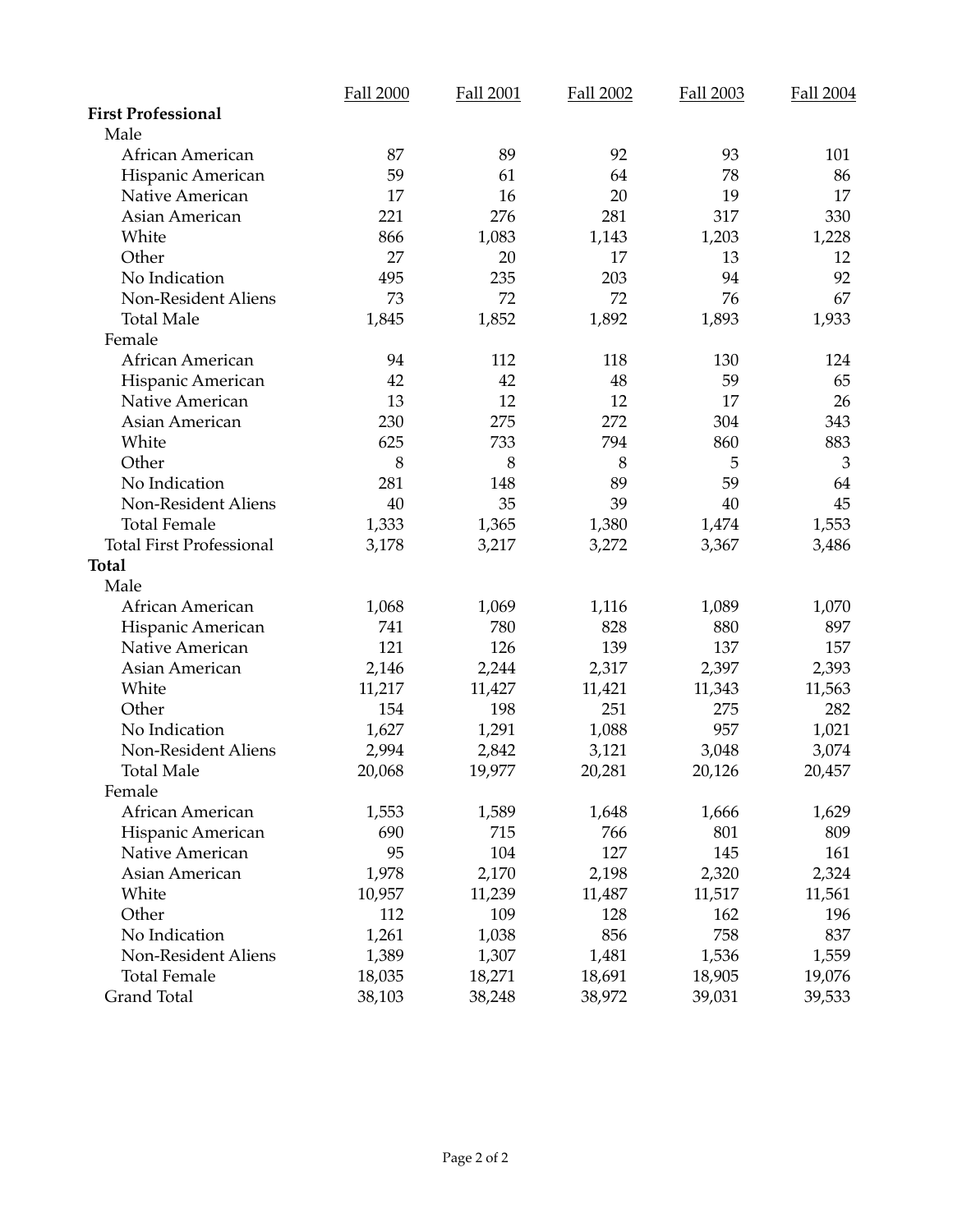## The University of Michigan - Ann Arbor **ENROLLMENT BY DEGREE LEVEL, COURSE LOAD & GENDER**

|                                 | <b>Fall 2000</b> | <b>Fall 2001</b> | <b>Fall 2002</b> | <b>Fall 2003</b> | Fall 2004 |
|---------------------------------|------------------|------------------|------------------|------------------|-----------|
| Undergraduate                   |                  |                  |                  |                  |           |
| Full-Time                       |                  |                  |                  |                  |           |
| Male                            | 11,330           | 11,410           | 11,356           | 11,340           | 11,674    |
| Female                          | 11,626           | 11,779           | 11,909           | 11,971           | 12,097    |
| <b>Total Full-Time</b>          | 22,956           | 23,189           | 23,265           | 23,311           | 23,771    |
| Part-Time                       |                  |                  |                  |                  |           |
| Male                            | 763              | 749              | 616              | 615              | 542       |
| Female                          | 693              | 609              | 591              | 591              | 515       |
| <b>Total Part-Time</b>          | 1,456            | 1,358            | 1,207            | 1,206            | 1,057     |
| <b>Total Undergraduate</b>      | 24,412           | 24,547           | 24,472           | 24,517           | 24,828    |
| Graduate                        |                  |                  |                  |                  |           |
| Full-Time                       |                  |                  |                  |                  |           |
| Male                            | 4,474            | 4,713            | 5,013            | 5,020            | 5,035     |
| Female                          | 3,440            | 3,757            | 3,965            | 4,072            | 4,157     |
| <b>Total Full-Time</b>          | 7,914            | 8,470            | 8,978            | 9,092            | 9,192     |
| Part-Time                       |                  |                  |                  |                  |           |
| Male                            | 1,656            | 1,253            | 1,404            | 1,258            | 1,273     |
| Female                          | 943              | 761              | 846              | 797              | 754       |
| <b>Total Part-Time</b>          | 2,599            | 2,014            | 2,250            | 2,055            | 2,027     |
| <b>Total Graduate</b>           | 10,513           | 10,484           | 11,228           | 11,147           | 11,219    |
| <b>First Professional</b>       |                  |                  |                  |                  |           |
| Full-Time                       |                  |                  |                  |                  |           |
| Male                            | 1,832            | 1,834            | 1,881            | 1,877            | 1,910     |
| Female                          | 1,326            | 1,359            | 1,367            | 1,466            | 1,545     |
| <b>Total Full-Time</b>          | 3,158            | 3,193            | 3,248            | 3,343            | 3,455     |
| Part-Time                       |                  |                  |                  |                  |           |
| Male                            | 13               | 18               | 11               | 16               | 23        |
| Female                          | 7                | 6                | 13               | 8                | 8         |
| <b>Total Part-Time</b>          | 20               | 24               | 24               | 24               | 31        |
| <b>Total First Professional</b> | 3,178            | 3,217            | 3,272            | 3,367            | 3,486     |
| <b>Total</b>                    |                  |                  |                  |                  |           |
| Full-Time                       |                  |                  |                  |                  |           |
| Male                            | 17,636           | 17,957           | 18,250           | 18,237           | 18,619    |
| Female                          | 16,392           | 16,895           | 17,241           | 17,509           | 17,799    |
| <b>Total Full-Time</b>          | 34,028           | 34,852           | 35,491           | 35,746           | 36,418    |
| Part-Time                       |                  |                  |                  |                  |           |
| Male                            | 2,432            | 2,020            | 2,031            | 1,889            | 1,838     |
| Female                          | 1,643            | 1,376            | 1,450            | 1,396            | 1,277     |
| <b>Total Part-Time</b>          | 4,075            | 3,396            | 3,481            | 3,285            | 3,115     |
| Grand Total                     | 38,103           | 38,248           | 38,972           | 39,031           | 39,533    |